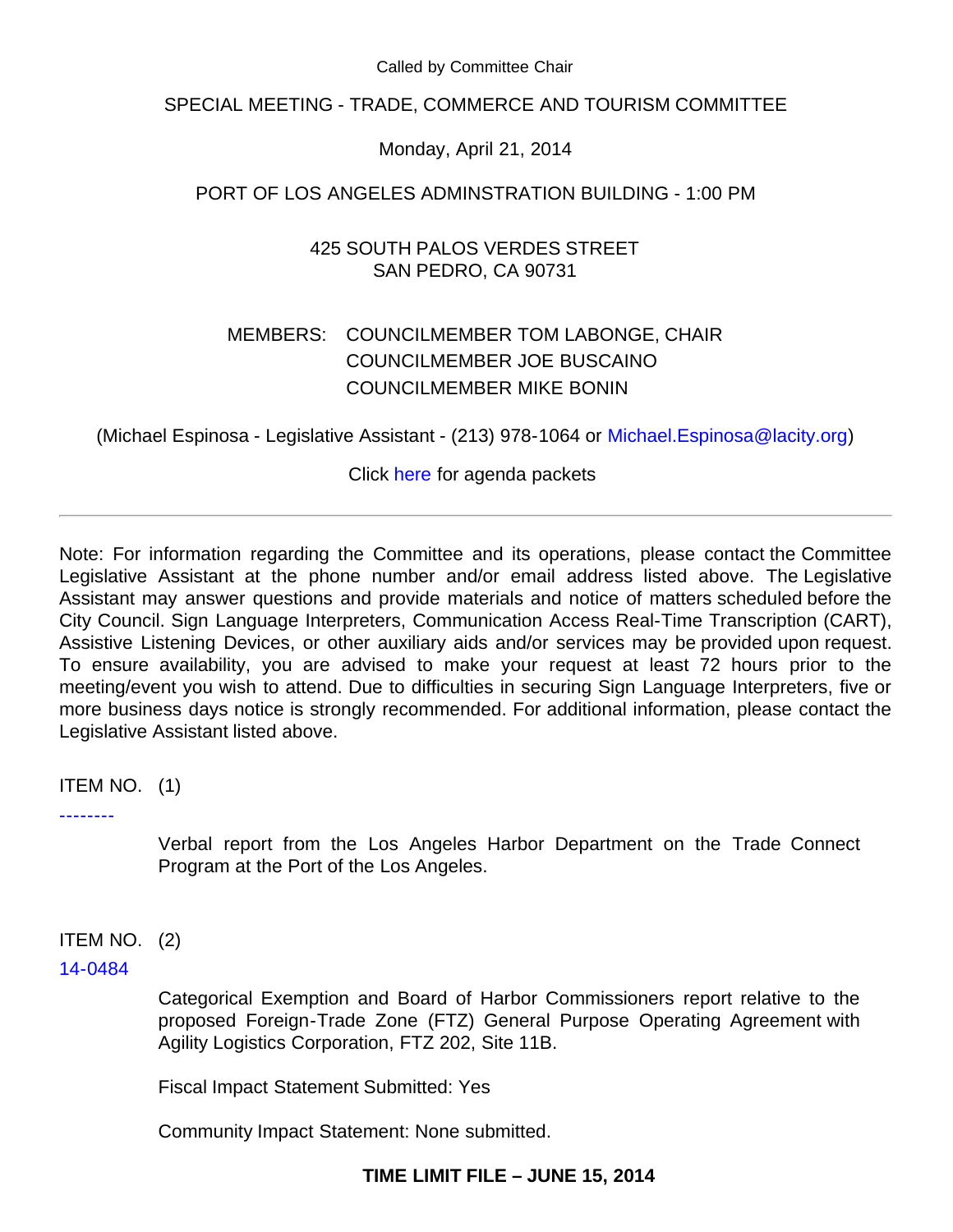# **(LAST DAY FOR COUNCIL ACTION – JUNE 13, 2014)**

## ITEM NO. (3)

## [12-1175](http://cityclerk.lacity.org/lacityclerkconnect/index.cfm?fa=ccfi.viewrecord&cfnumber=12-1175)

Categorical Exemption and Board of Harbor Commissioners report relative to the proposed second amendment to FTZ General Purpose Operating Agreement with Howard Hartry Inc., FTZ 202, Site 27.

Fiscal Impact Statement Submitted: Yes

Community Impact Statement: None submitted.

## **TIME LIMIT FILE – JUNE 15, 2014**

# **(LAST DAY FOR COUNCIL ACTION – JUNE 13, 2014)**

# ITEM NO. (4)

## [13-1501](http://cityclerk.lacity.org/lacityclerkconnect/index.cfm?fa=ccfi.viewrecord&cfnumber=13-1501)

Los Angeles Harbor Department report relative to the TraPac Terminal Development Program. **(Scheduled pursuant to Council Action of November 19, 2013)**

Fiscal Impact Statement Submitted: No

Community Impact Statement: None submitted.

# ITEM NO. (5)

#### [11-2046-S1](http://cityclerk.lacity.org/lacityclerkconnect/index.cfm?fa=ccfi.viewrecord&cfnumber=11-2046-S1)

Motion (Buscaino - LaBonge) relative to the progress made on efforts related to the San Pedro Waterfront Project.

Community Impact Statement: None submitted.

#### ITEM NO. (6)

#### [14-0434](http://cityclerk.lacity.org/lacityclerkconnect/index.cfm?fa=ccfi.viewrecord&cfnumber=14-0434)

Motion (Buscaino - Bonin) relative to the public benefit of monetary and in-kind donations given to nonprofit organizations by the Los Angeles Harbor Department.

Community Impact Statement: None submitted.

ITEM NO. (7) [12-1373](http://cityclerk.lacity.org/lacityclerkconnect/index.cfm?fa=ccfi.viewrecord&cfnumber=12-1373)